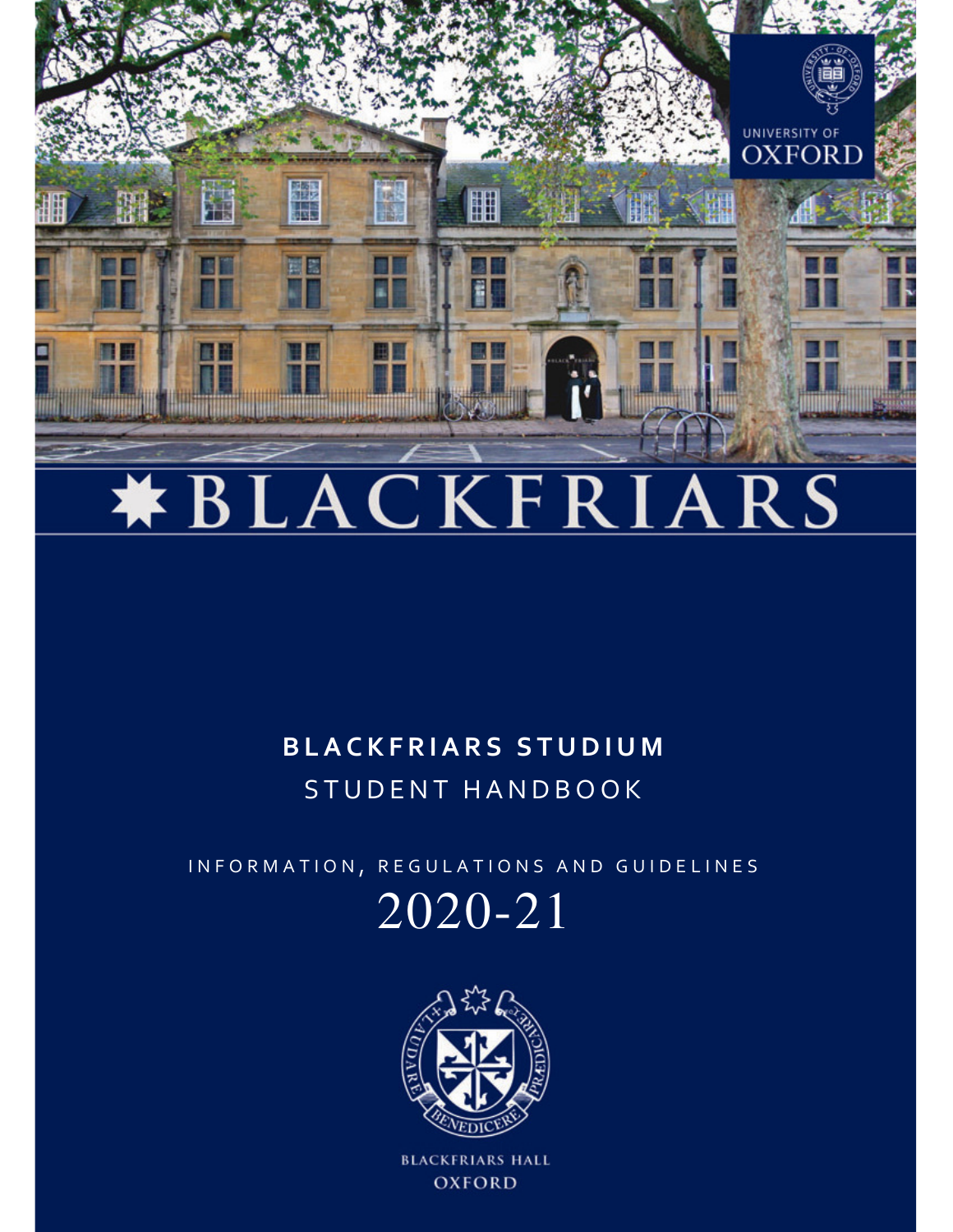# WELCOME TO BLACKFRIARS STUDIUM!

We hope that you will enjoy your time and studies here. This handbook includes essential information, regulations governing your conduct, and helpful guidelines for you.

**THE HALL, THE STUDIUM, AND THE PRIORY** 

Blackfriars is home to three closely-related institutions: the Hall (a Permanent Private Hall of the University of Oxford); the Studium (the Catholic Studies Centre for the training of priests and members of religious congregations); and the Priory, where members of the Dominican community of friars live, work and study.

Blackfriars Hall also has two research institutes: the Aquinas Institute, and the Las Casas Institute for Social Justice. In addition, the Hall collaborates in academic research with the Anscombe Bioethics Centre.

There is more information about the Hall, the Studium, the Priory, and the Institutes on our website.

http://www.bfriars.ox.ac.uk/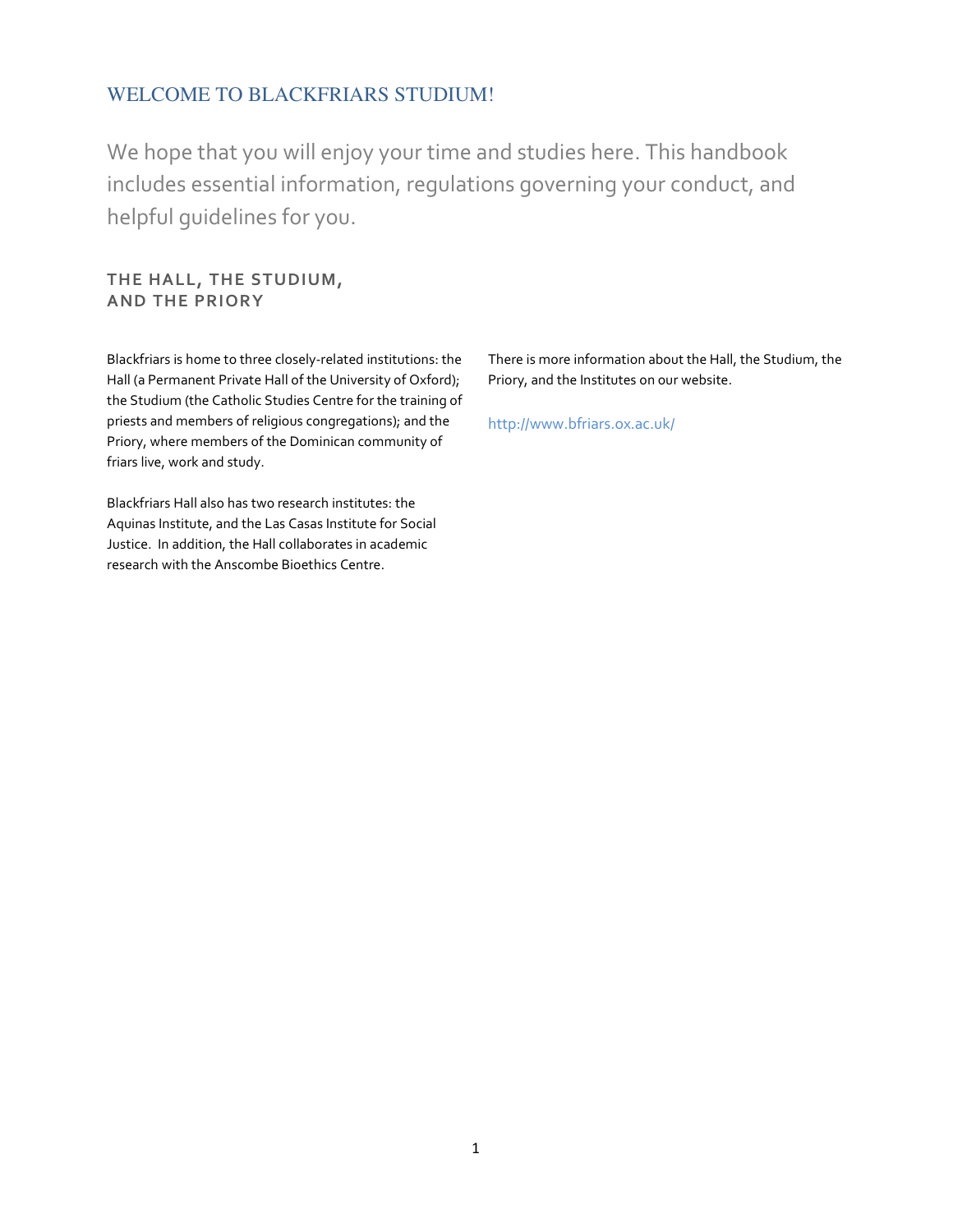# **GENERAL REGULATIONS AND GUIDELINES**

Everyone who accepts a place at Blackfriars Studium is deemed to have bound himself or herself to observe the regulations.

The regulations of the Studium are kept under review by the Regent and the Moderators, and they are subject to amendment by them from time to time.

All students of the Studium are expected to apply themselves to their academic work to the satisfaction of their tutors and supervisors, and to behave in a reasonable and responsible manner, with consideration for other members of the Hall and Studium, their staff, and the general public.

These regulations and associated procedures are mainly a matter of common sense and good manners, but some are required by law. They will be enforced, in the first instance, by Hall and Studium Officers according to their particular area of responsibility: eg, the Regent and the Vice-Regent (academic obligations), the Senior Dean (discipline), and the Librarian.

# **RESIDENCY AND ATTENDANCE– MINIMUM REQUIREMENTS**

The academic year at Oxford University and Blackfriars Studium runs from October to June, divided into three eight-week terms: Michaelmas (October-December), Hilary (January-March), and Trinity (April-June). Academic weeks start on Sundays.

Non-Dominican students of the Studium do not have to be resident in Oxford during term time, but it is expected that, except where prior arrangement has been made with the Moderators, they will be available to attend lectures, classes and tutorials, and to see officers of the Studium, from Monday to Friday of weeks 1-8 in term time between 9am and 6pm, and to meet tutors and officers of the Studium, and to prepare or take oral examinations, on the Thursday and Friday of o<sup>th</sup> week and the Monday to Thursday of 9<sup>th</sup> week. New students are expected to participate in the induction programme during the whole of o<sup>th</sup> week in Michaelmas term.

Term dates used by the Studium as well as the Hall can be found here:

www.ox.ac.uk/about/facts-and-figures/ dates-of-term.

# **STUDENT VISAS**

Students who are not UK nationals and who enter the UK to attend the Studium must obtain entry clearance before travelling. Information about visa requirements is available on the websites listed below.

http://www.ukcisa.org.uk/student/immigration.php

http://www.ukba.homeoffice.gov.uk/ visas-immigration/studying

Blackfriars Studium cannot permit any student to begin studies unless it is legal for that student to study in the UK.

**NOTE: Blackfriars Studium does not have a Tier 4 sponsor licence and cannot issue a Confirmation of Acceptance for Studies (CAS), which must be obtained in order to apply for immigration permission as a Tier 4 (General) Student.**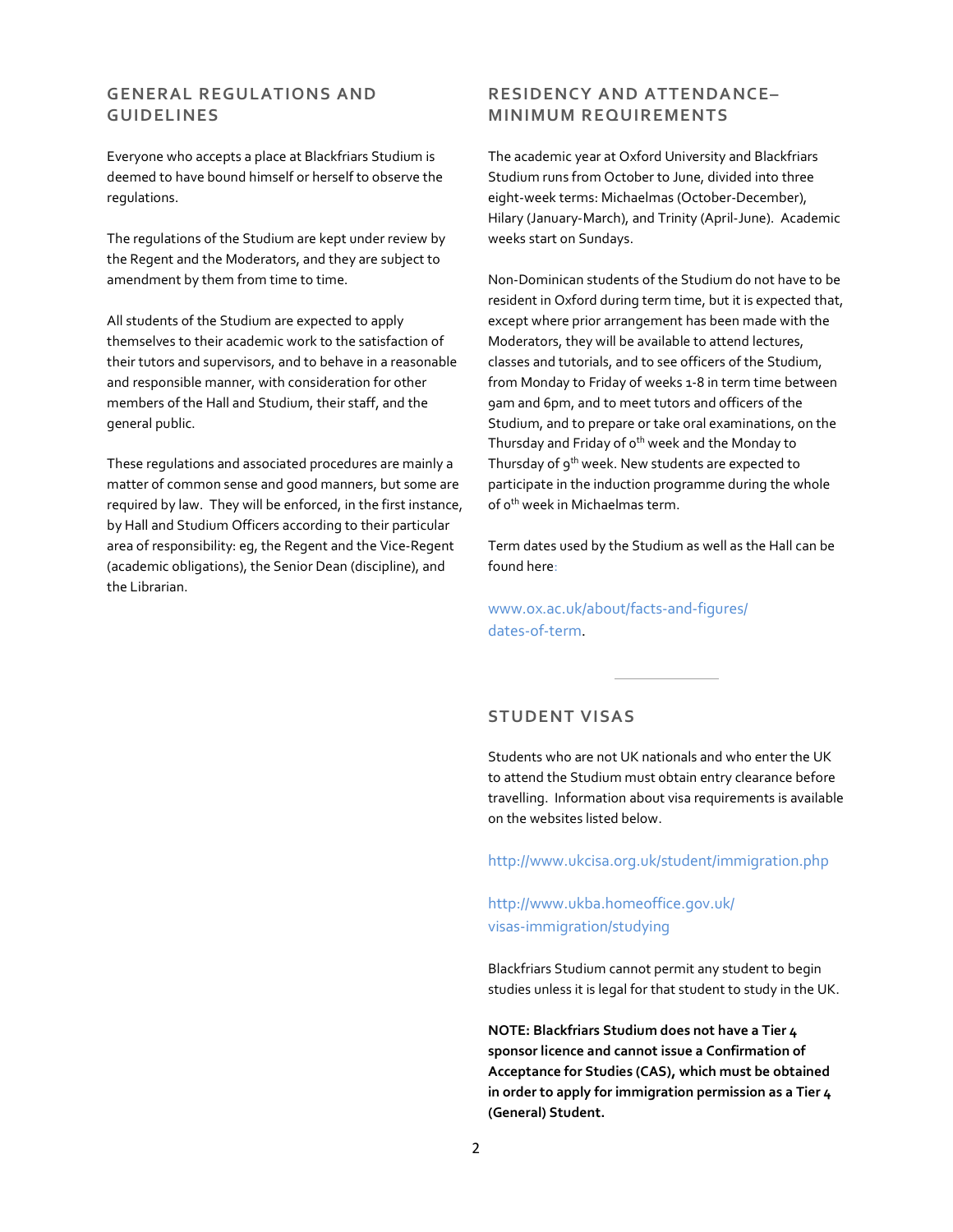# **ACCESS AT BLACKFRIARS**

During Full Term, the front gates normally open at 7.00am (Monday-Friday) or 8.00am (Saturday & Sunday). Entry fobs will allow access to the building from these times until the Joint Common Room (JCR) closes at 10.30pm. Nonresident students must leave the building by 10.30pm, when the front gates are locked. Volunteers act as doorkeepers most weekdays from 9am to 5pm; the doorkeepers are not porters, and they should not be expected to do more than attend to callers at the front door and take telephone calls to the general enquiry number.

Students must not to lend their fob to anyone else, and should take care that they are not followed into the building by someone who is not part of the Hall, Priory or Studium community.

Outside Full Term, the library, JCR, and computer room normally remain open during most of each vacation from 9am to 10pm (10.30pm in the case of the JCR), but Blackfriars closes completely between Christmas and New Year and for a few days immediately around Easter. The library will normally close for one or two days after the end of each term for stock-checks. The Academic Registrar will notify students of closures.

# **FIRE SAFETY**

All students must learn the Fire Drill and familiarize themselves with the escape routes. Copies of the Fire Drill and plans of the escape routes on the main site are posted in the JCR.

The fire safety policy can be found here:

http://www.bfriars.ox.ac.uk/general/fire\_safety/.

#### **RE GU L AT ION S**

- It is an offence to misuse a fire extinguisher, a smoke detector, fire alarm, or any fire equipment, to obstruct a fire escape, tamper with *Break Glass* boxes, or to behave recklessly with respect to fire.
- It is an offence to remove fire extinguishers from their brackets except in case of fire.
- It is an offence to prop open fire doors or to obstruct corridors and fire exits.
- It is an offence to store flammable or explosive substances in any building used by the Hall or Studium.
- Any malfunctioning alarms and emergency lights or damage to fire equipment in the main building must be reported to the Bursary.
- The smoking of tobacco, including e-cigarettes, and the use of candles, tea-lights, incense, joss sticks or naked flames in any room at Blackfriars are strictly prohibited.
- Behaviour that in any way compromises the fire safety of the buildings will be reported to the Senior Dean.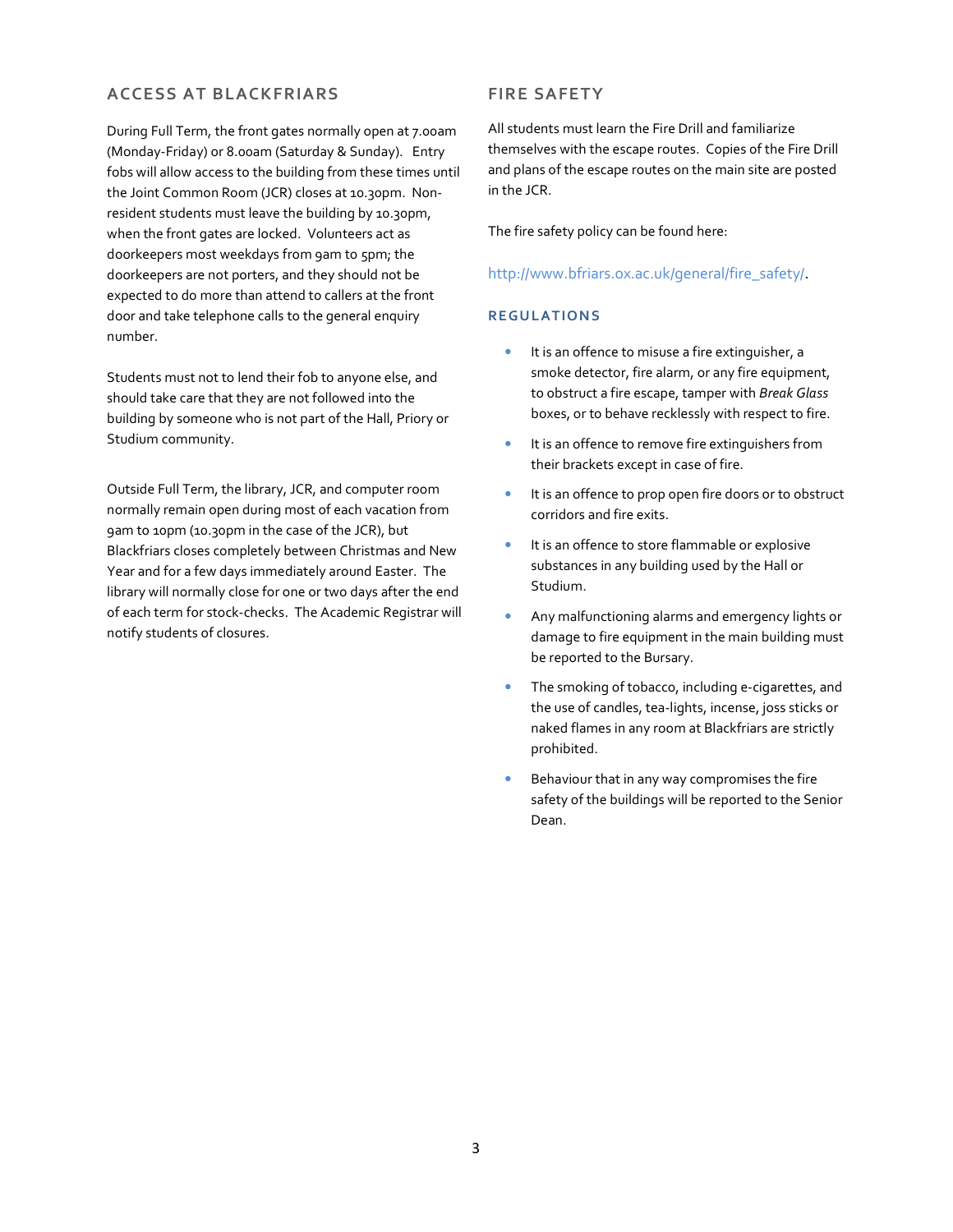# **PHOTOCOPYING**

It is the responsibility of all individual members of the Studium to ensure that photocopying is carried out within the terms of the Copyright Designs and Patent Act 1988. If, without the authority of the copyright owner, a person copies outside the very limited "fair dealing" exceptions of the Act (which allows copying for, amongst other things, research or private study by individuals), that person may not only be infringing copyright but may also be committing a criminal offence.

It is the responsibility of the individual to ensure that his or her photocopying is lawfully carried out. In addition, it is the duty of the licensed institution (in this case the Studium) to ensure that all staff and students are kept properly informed. This note constitutes information to students of the Studium for this purpose. Additional notices giving clarification to staff and students of their obligations under the Act appear beside each photocopier. Where infringement is clearly observed to be occurring, the licensed institution may bring disciplinary charges against the individual.

Please note the following limits on copying.

- Up to 5% or one complete chapter (whichever is the greater) from a book;
- Up to 5% or one whole article (whichever is the greater) from a single issue of a journal;
- Up to 5% or one paper (whichever is the greater) from a set of conference proceedings;
- Up to 5% of an anthology of short stories or poems or one short story or one poem of not more than 10 pages (whichever is the greater).

A more comprehensive copy of these guidelines can be found next to the photocopier in the computer room.

# **COMPUTER USE**

All students are required to adhere to the Acceptable Use of Computers Policy.

Computers are available for use in the computer room, and there is also WiFi connection available throughout the Blackfriars buildings.

Blackfriars has an IT support officer, who is generally available for consultations in the computer room on Monday afternoons and Thursday mornings. He can be contacted by telephone or email at other times.

# **E** dorin.savu@bfriars.ox.ac.uk

# **T** 01865 717088

# **COMMUNICATION**

# **E MAI L**

It is the duty of students of the Studium regularly to check their incoming mail. Communications sent by email will be deemed to have been received by full-time students after 24 hours, and by part-time students after 48 hours.

#### **P I GEON HOL E S**

Studium students are allocated a pigeonhole in the computer room where written messages and small packages can be left.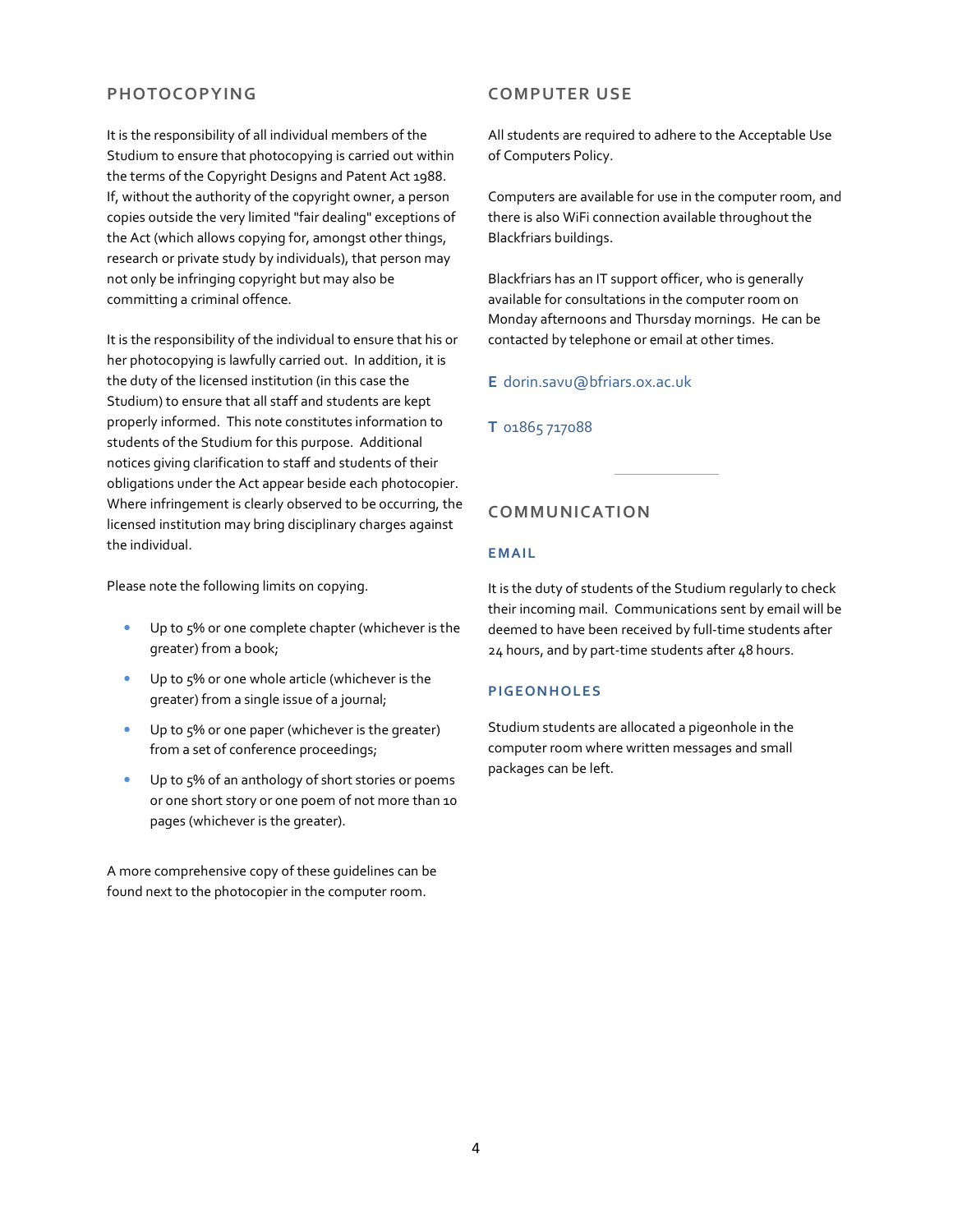# **THE LIBRARY**

# **GENERAL CONDUCT**

The Librarian will give more detailed advice on using the library, but please note the following:

Access to and use of the Blackfriars library is restricted to those authorized by the Prefect of the Library.

In Trinity term, Hall students preparing for final exams have priority in using the computers in the library gallery.

Blackfriars enters its library holdings on SOLO, the joint on-line catalogue of Oxford libraries. There is a dedicated SOLO terminal in the entry corridor to the library, but students can also access SOLO via the Oxlip platform on all computers by logging on to the Blackfriars network. All books held by Blackfriars are listed on SOLO. Paper copies of journals available online through the Oxford University OxLIP+ platform have been removed from the library. These journals are available online.

#### The rules of the library can be found here:

http://www.bfriars.ox.ac.uk/general/library/ library\_rules/.

### **AVOIDING PLAGIARISM**

Plagiarism is presenting someone else's work or ideas as one's own, with or without consent, by incorporating such work or ideas without full acknowledgement. All published and unpublished material, whether in manuscript, printed or electronic form, is covered under this definition. Plagiarism may be intentional or unintentional. Students concerned that work they are submitting could be deemed to be plagiarised should seek advice from their tutor(s).

The advice given by Oxford University on the webpage listed below is useful.

http://www.ox.ac.uk/students/academic/guidance/ skills/plagiarism

Courteous, sober and reasonable behaviour is expected from students at all times, both in and out of all the buildings used by the Hall, the Studium, and the Priory. Students are also responsible for the behaviour of their guests, and must remain with them at all times.

Students may not bring guests into the buildings used by the Hall and Studium – with the exception of the JCR – unless given prior permission by the Moderators.

### **During 2020 no visitors may be brought into any Blackfriars premises.**

A student who encounters an intruder should try to direct him or her off the premises or, if the situation appears threatening, report the matter immediately to one of the Moderators or another senior member of the Hall or Studium. If necessary, the University security services (internal tel: 89999) or the police should be contacted.

Students are expected to be punctual at lectures, classes, tutorials, and appointments of any kind with a member of staff, and should give advance warning where possible of inability to attend through illness.

It is a serious offence to act in any way that might be construed as sexual harassment, racial harassment, religious or other harassment of another student or member of staff. The Hall and Studium policy on dealing with allegations of harassment is displayed on the website.

While students can expect to find tutors and staff at Blackfriars considerate of their needs and helpful at all reasonable times, tutors and other staff are not expected to respond to communications outside office hours, except where there are emergencies concerning non-academic matters such as a serious accident.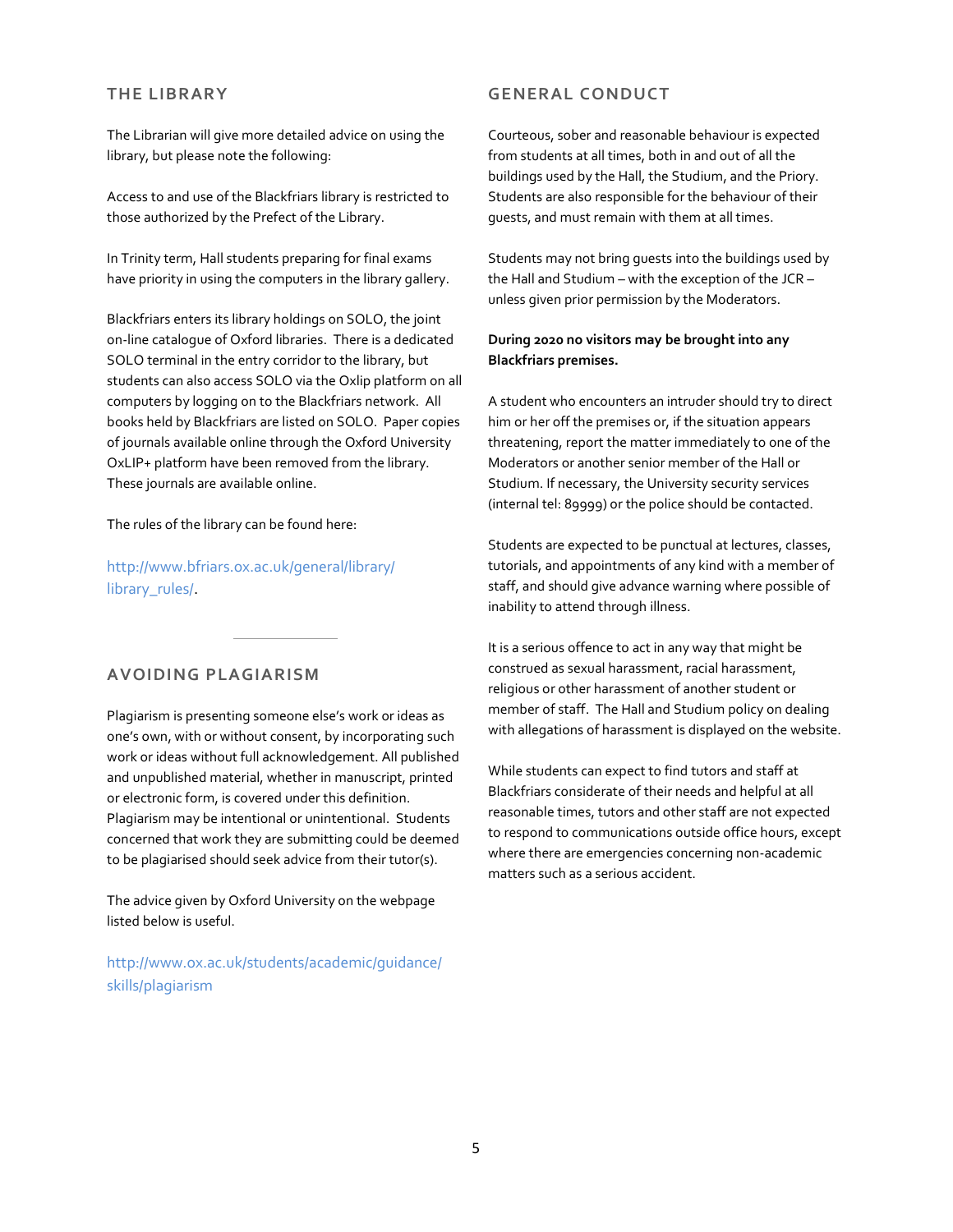# **THE JCR**

The JCR is the Joint Common Room comprising both the Junior and the Middle Common Rooms. The term JCR can refer both to the student body and to the room itself.

Graduate and visiting students of Oxford University are Full Members of the JCR.

Studium students are welcome to use the JCR for socializing and for making drinks and light refreshments, but they are not voting members of the JCR and do not have an automatic right to attend events organised by or for the JCR.

The JCR receives funds from the Moderators for refreshments and facilities provided for Hall and Studium members using the common room, as well as for events organized by the JCR Committee.

The JCR is run by its members in accordance with its own constitution. The following additional regulations are laid down by the Moderators.

- Noise must be kept to a minimum at all times, and music played only after 7.20pm.
- Bicycles are not to be brought into the JCR (or any other part of the Priory).
- The room is not to be left unoccupied with the windows open.
- Parties may be held in the JCR only with the permission of the Senior Dean.
- Guests (eg, visiting friends and family members, and students of other colleges of Oxford University) may normally be brought into the JCR during term time without prior permission from the Moderators. Guests must be accompanied by their host or hosts at all times. The Prior and the Moderators reserve the right to ban any individual from the premises used by the Hall and Studium.

**During 2020 no visitors may be brought into any Blackfriars premises, and no parties may be held in the buildings.** 

# **GENERAL HEALTH AND WELFARE**

Blackfriars expects all its students to be registered with a doctor and to be responsible for their own health. There is no college nurse.

# **STUDENTS' PROPERTY**

Students who leave belongings in their rooms or elsewhere on Hall and Studium premises at any time do so at their own risk. It is the responsibility of students to insure their own belongings against damage, loss and theft. Valuables should not be left unattended.

No offensive weapon of any kind, and no ammunition for any such weapon, may be brought into the buildings used by the Hall and Studium.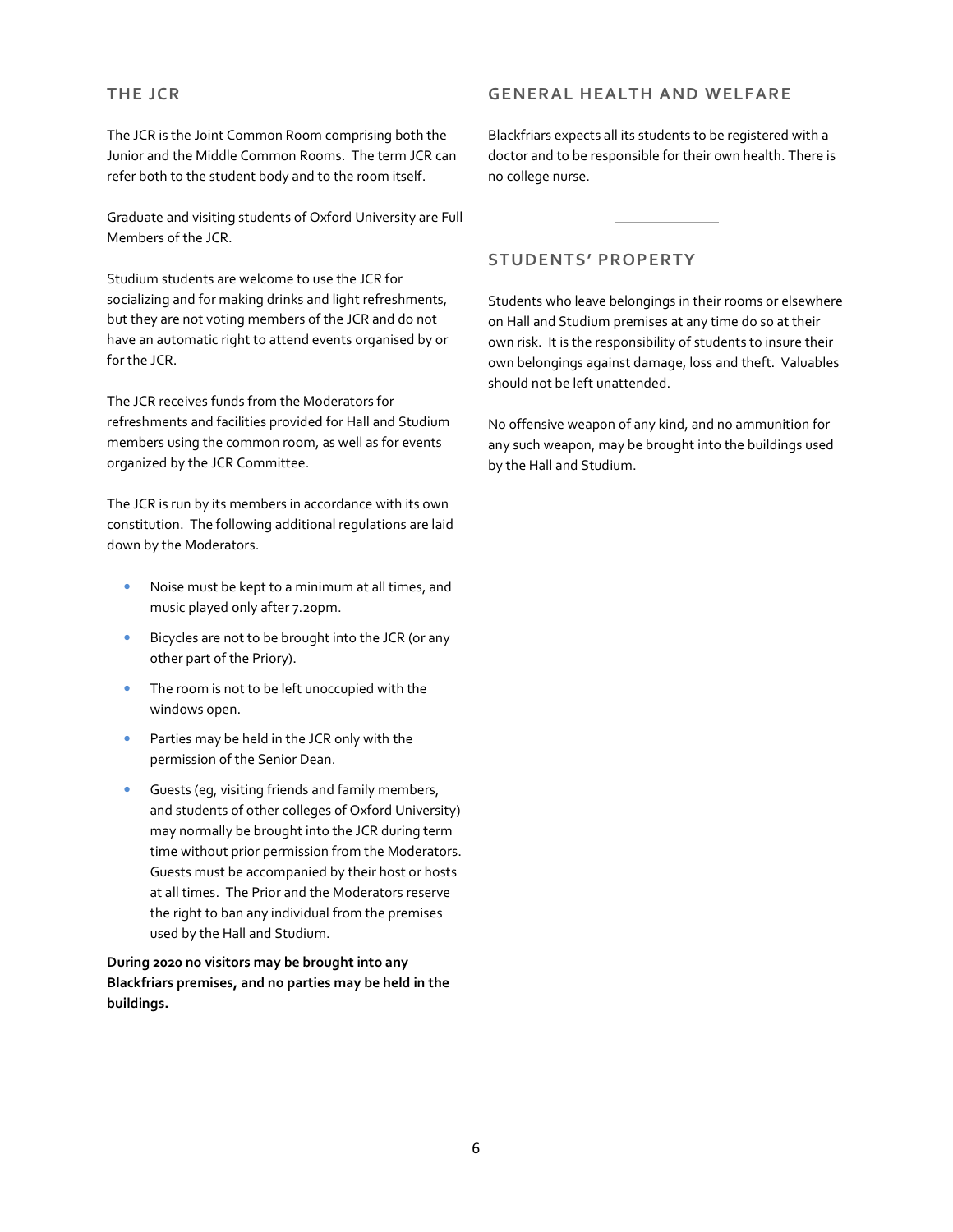# **CONFIDENTIALITY AND WELFARE PRINCIPLES**

Blackfriars Hall and Studium respect the right to privacy of their staff and students. Both institutions adhere to the statutory principles of privacy and respect for confidentiality, most recently defined in the Human Rights Act 1998 and the Data Protection Act 1998. Accordingly, information given in confidence by a student to an adviser will not generally be disclosed to others. The term 'adviser' is used here to denote anyone whom a student consults for welfare advice in an official capacity, including the Harassment Officers, the Moderators, the Senior Tutor, the Academic Registrar, the Senior Dean, the JCR/MCR Chaplain, tutors, and other Hall and Studium officers. Medical practitioners, clergy and counsellors also have their own professional guidelines.

The Studium's duty of care for the welfare of all its members may make it necessary in certain circumstances for confidential information to be disclosed, but only to officers who need to know such information in order to exercise that care. Advisers will use their professional discretion to assess what information needs to be shared, and with whom.

At the outset of any consultation by a student, an adviser will normally explain these principles and, if relevant, attempt to establish the extent of the confidentiality necessary in the particular case.

Whenever possible, consent to disclose any necessary information to other officers will be sought from a student. The adviser will explain why others may need to know, or why it would be helpful for other advisers to be informed and for advisers to discuss the matter. Third parties will also be bound by the same principles. If consent is not given, the adviser will explain that, in certain circumstances, some disclosure and consequent action may be necessary because of the duty to protect the student or others from harm. Examples include circumstances where a student carries a serious infectious medical condition, is thought to be at risk of self-harm, has a tendency to violence, or may have committed a sexual assault.

In matters relating to the misuse of drugs and other banned substances, the JCR Chaplain is happy to talk in confidence to any member of the Studium. Disclosure will only be made in accordance with the exceptions outlined above. Confidentiality cannot be guaranteed if information concerning the misuse of drugs is disclosed to any other person.

Only in rare circumstances will families or nominated persons be contacted without the consent of a student.

All parties must respect privacy, including in emails and in dealings with the press.

Students have a responsibility to inform the Studium of changes in their circumstances likely to have a substantial effect on their ability to work or on their welfare.

This principle of confidentiality includes the area of financial hardship, where information given to the Bursary is normally shared only where necessary with the Moderators responsible for adjudicating claims.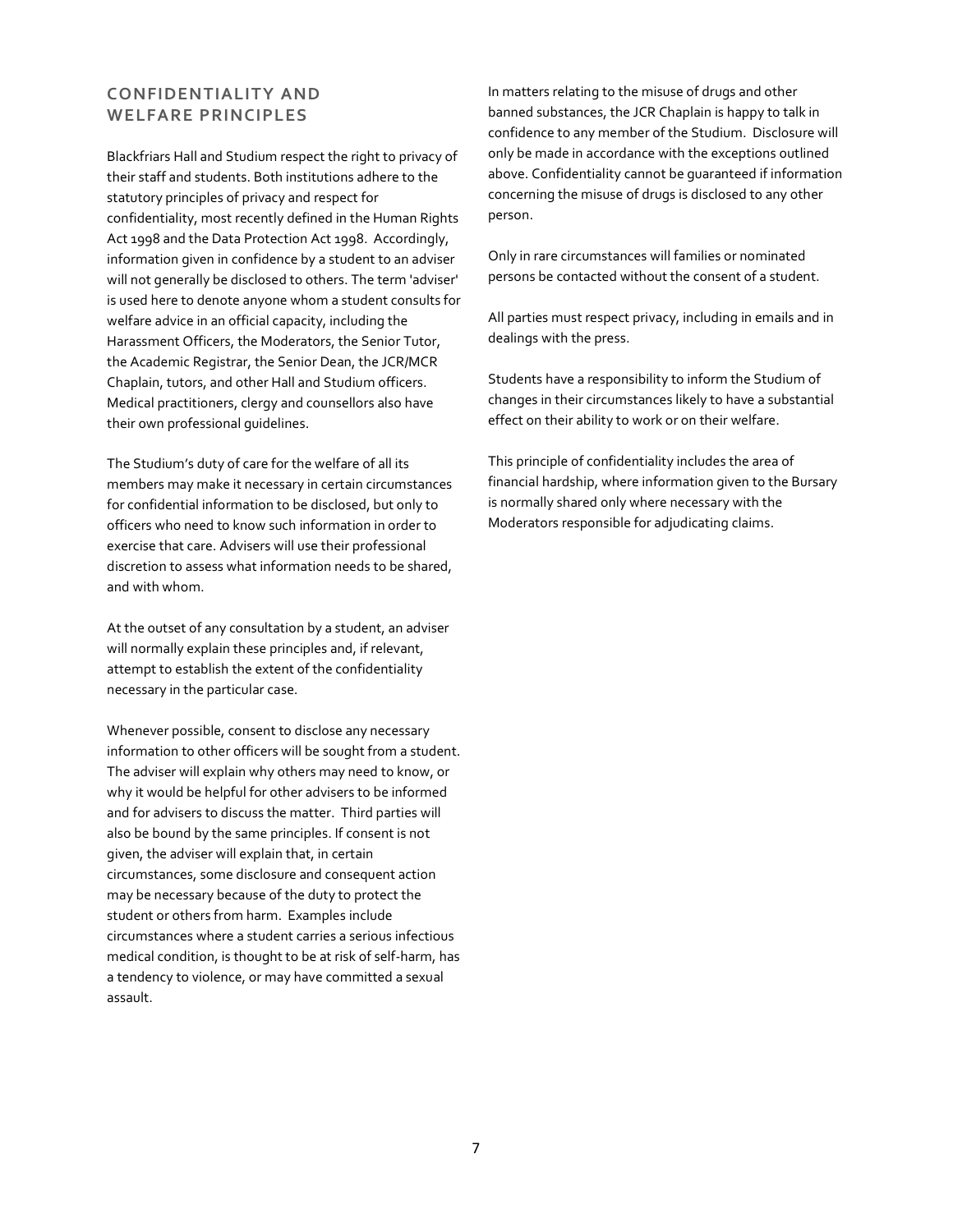# **DATA PROTECTION**

In order to fulfil its educational, pastoral and administrative responsibilities, the Studium will collect and process personal data about its students. The Data Protection Act 1998 and 2018 requires that such information is processed fairly and lawfully, is held securely and is kept current.

The Studium will retain data concerning students after they have completed their studies, in order to provide references and transcripts, or to confirm academic attainments to employers, prospective employers, educational institutions or recognised voluntary organisations. The Studium will not normally disclose information to third parties without the specific consent of the data subject in each case, but may do so without seeking specific consent in the instances cited and in similar circumstances. Information will not be disclosed unless the request is made in writing. Studium records are normally archived, but the Studium is not liable for any loss of data. Students are advised to retain any correspondence, documents or certificates issued by the Studium safely and securely.

It is possible that sensitive personal data may appear on file. The Data Protection Act 1998 defines sensitive personal data as information about racial or ethnic origins; political opinions; religious or other beliefs; trades union membership; health; sexual activity; criminal allegations, proceedings or convictions. The Studium has no need or intention to collect data about political opinions, trades union membership or sexual orientation, but may record the religious allegiances of members either where these are relevant to entry requirements for specific qualifications or so as to foster respect for the needs of all students.

It may be necessary to process data about health, for example because of the need to ask for dispensation to miss an examination, or because of a need for special provisions to be made for certain health problems, or in cases of disability. Any student who is concerned about the retention of such material on file, or about the possibility that other types of sensitive data (as defined by the Act) may have been collected, should discuss these concerns with the Academic Registrar or the Director of Studium Studies.

Unless requested otherwise, the Studium will add relevant personal data to alumni records, so that former students may receive relevant publications and information about alumni activities, events and programmes.

Students have a right of access to most of the data held concerning them, though they do not have a right of access to examination scripts. An administrative fee may be charged for any access; advice can be sought from the Moderators.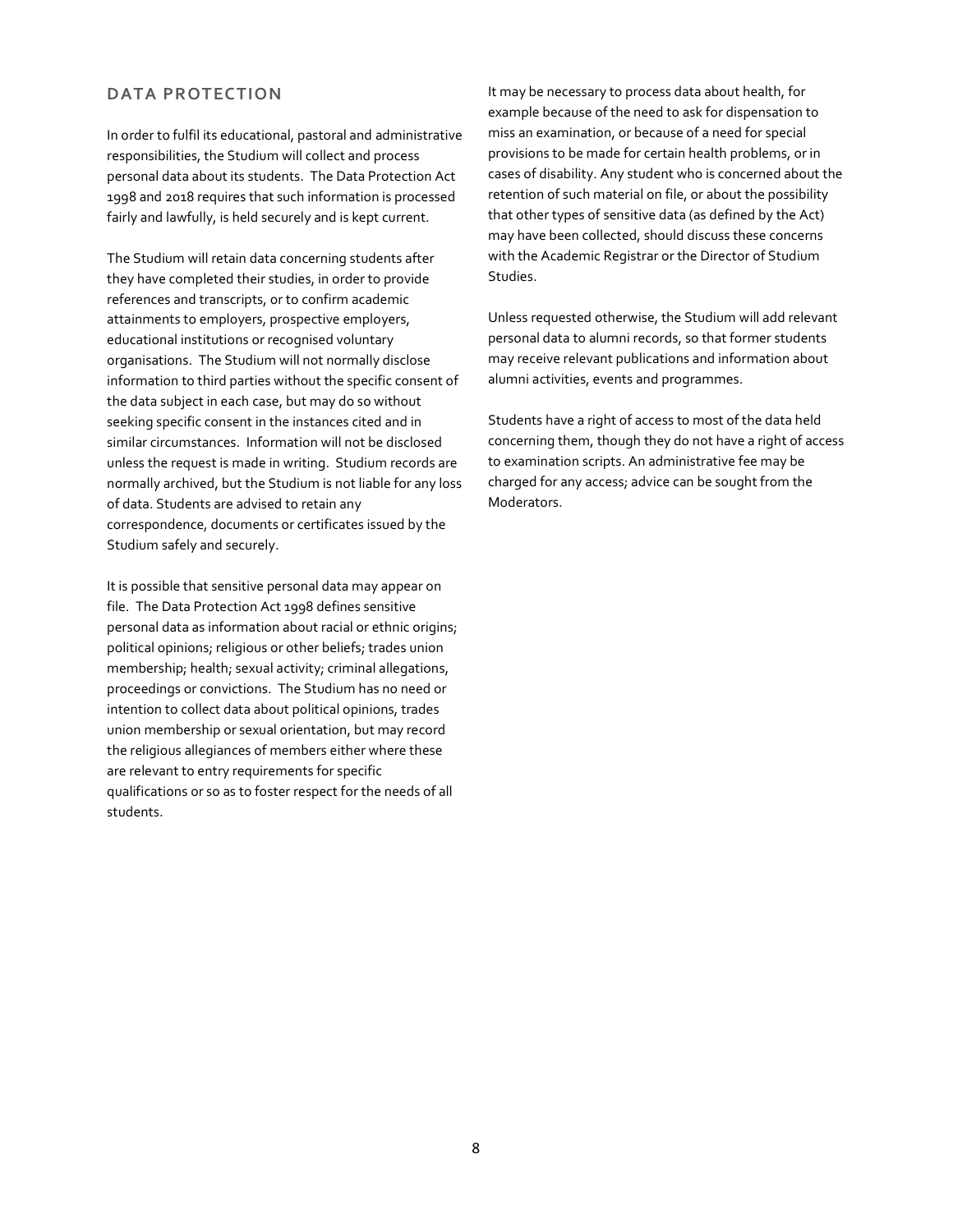# **INFRINGEMENT OF THE GENERAL RULES**

#### **MINOR INFRINGEMENTS**

Blackfriars expects that all students will abide by the General Rules set out above or otherwise published by the Studium. If a student does infringe them, or is thought to have infringed them, he or she may be summoned by the Senior Dean to account for his or her action.

The Senior Dean, or any other member of staff whom the Moderators have appointed to act for the Senior Dean, has the authority to impose fines of up to £150, or the cost, if higher, of replacing a damaged library book or other property, and to withdraw access to the library and the computer room for varying lengths of time. If the Senior Dean considers that the infringement merits a higher penalty, he will refer the matter to the Senior Tutor.

Where the Senior Dean has imposed a fine of less than  $E75$ , students may appeal to the Senior Tutor, who may reduce, confirm, or increase the fine, and whose verdict is final. Where the Senior Dean has imposed a fine over  $E75$ , students may appeal to the Disciplinary Committee, but are advised that the Disciplinary Committee may impose additional fines or penalties where it judges an appeal to be trivial or frivolous.

The Senior Dean has the power, after consultation with the Senior Tutor, to suspend the right of access of a student from premises and facilities of the Studium with immediate effect for a fixed or indeterminate period where it appears to the Senior Dean that the student may be guilty of serious misconduct and such suspension appears to be warranted. Suspension is a precautionary and not a disciplinary sanction, and may continue during the investigation of any such allegation and any subsequent disciplinary proceedings.

The Senior Dean will report to the Disciplinary Panel cases of serious misconduct which he believes may require a penalty more serious than a fine of £150.

#### **SERIOUS MISCONDUCT**

Serious misconduct by a student, whether committed within the premises of the Hall or Studium, or elsewhere, renders the offender liable to appear before the Disciplinary Committee, the powers of which include imposing a fine of any magnitude or banning or expelling an offender. The Disciplinary Committee may attach such conditions as it sees fit to any penalty.

Serious Misconduct includes, but is not limited to, violent or threatening behaviour; any form of harassment; failure to comply with the provisions of the Code of Practice on Freedom of Speech; intentional or reckless damage to property; theft of property; contravention of the computer regulations; fraud or false accounting; the use of dishonest means in any examination or in fulfilling any academic obligation including (but without limitation) cheating in any examination; producing, procuring, possessing, using or supplying illegal drugs or other dangerous substances, or allowing Hall or Studium premises to be used for these purposes; interference with fire prevention or any other equipment; obstructing an officer, tutor, or other member of staff of the Hall or Studium in the proper discharge of his or her duty; engaging in conduct resulting in conviction for a criminal offence capable of attracting an immediate sentence of imprisonment (whether or not such a penalty is imposed); wilful contravention of the regulations; or engaging in any other conduct which is gravely detrimental to the interests of the Studium.

Any student who is facing criminal prosecution or who has been convicted of a criminal offence capable of attracting an immediate sentence of imprisonment (whether or not such a penalty was imposed) must inform the Senior Dean.

Proceedings before the Disciplinary Committee are governed by the regulations set out here:

# http://www.bfriars.ox.ac.uk/studium/students/ studium\_discipline.

**No student shall intentionally or recklessly engage in any act, omission, or course of conduct that is contrary to current Government, Public Health England, or local public health rules, any instructions issued by public officials, or any rules which Blackfriars has issued based on official health guidelines. Students should note that current Government, Public Health England and other local public health rules, and all instructions issued by public officials also apply outside Blackfriars premises.**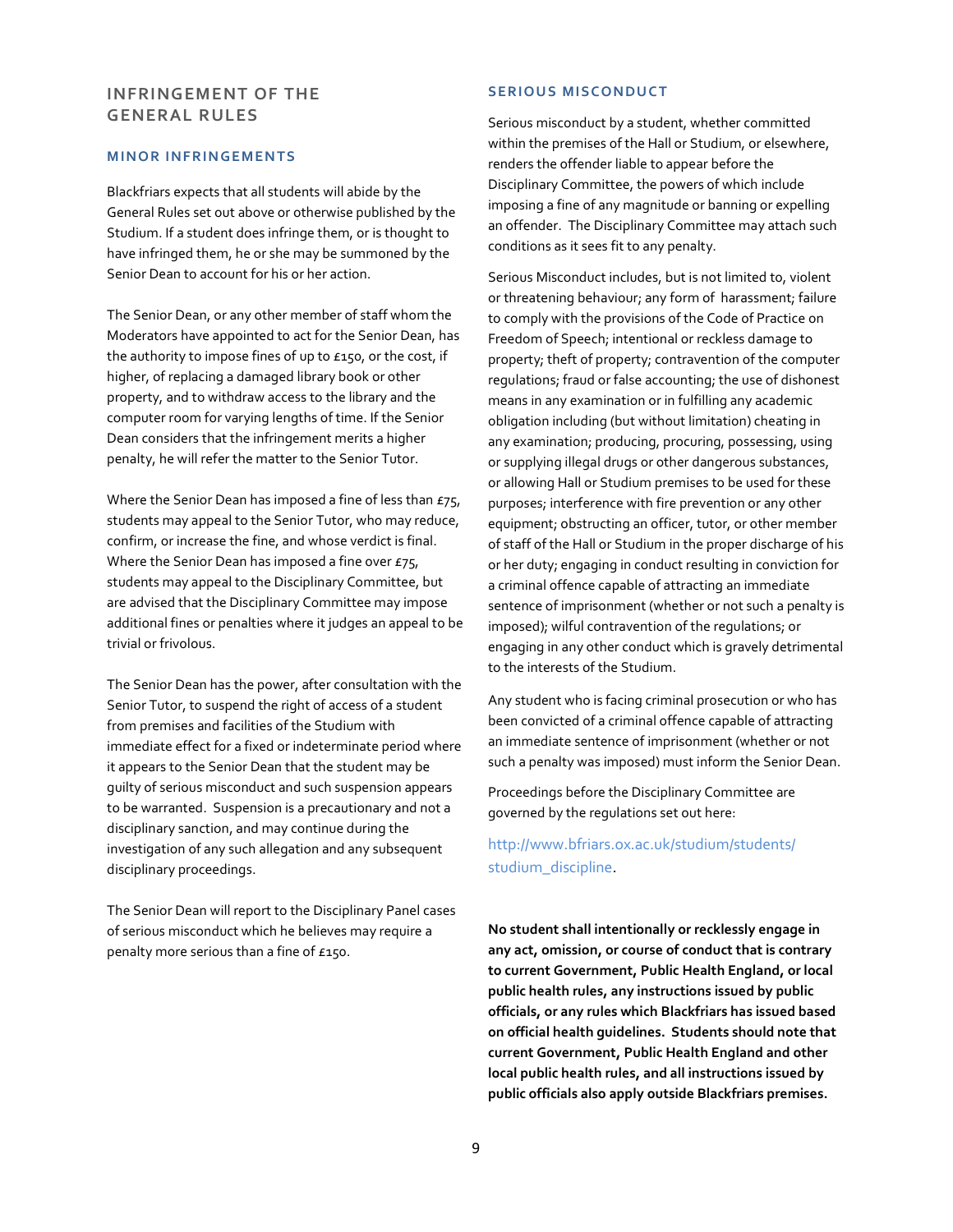# **ACADEMIC INFORMATION AND REGULATIONS FOR STUDIUM STUDENTS**

### **THE STB AND BLACKFRIARS ORDINATION COURSE**

Through its affiliation with the Pontifical University of St Thomas in Rome (Angelicum), which is run by the Dominican Order, Blackfriars is able to offer Catholic ordinands and male religious the STB (Bachelor's degree in Sacred Theology). Lay people and female religious can study at Blackfriars for the first part of the STB, but the course must be completed by at least one year's study at the Angelicum.

The Blackfriars ordination course begins with two years of philosophy, which is taught by a combination of tutorials, lectures and reading classes. The STB course of theology is normally taught over four years.

The purpose of the STB course is for the student to gain a coherent and comprehensive account of the Catholic faith, of the Catholic Church's canon law, and of her ministerial practice, to a standard appropriate for ordinands to the diaconate and presbyterate. It further aims in particular to introduce students to the overarching philosophical and theological vision of St Thomas Aquinas.

By the end of the course students should:

- 1. have good knowledge of a full range of theological and ancillary topics, including:
	- Scripture, and the principles for its interpretation in the Catholic Church;
	- Patristics, with general coverage of the major dogmatic controversies of the early Church;
	- modern developments in Theology;
	- Church History, including the causes contributing to the rise of Protestantism;
	- the fundamental Christian doctrines of God, One and Three; Christology; Grace; Salvation;
	- Ecclesiology;
	- Sacramental Theology and liturgical practice;
	- Canon Law;
	- Moral and Pastoral Theology;
- Spirituality, including Marian devotion and doctrine;
- ecumenical and inter-faith issues;
- one or more biblical languages;

2. have a good knowledge of the content, method and principal terms of the philosophical and theological vision of St Thomas Aquinas;

3. have an understanding of Catholic theology in relation to 'sacra doctrina', its place within the life of the Church, and the interrelations which exist between its different disciplines;

4. be able to apply their knowledge to pastoral roles, and the exercise of any ministerial office which may be given to them by the Church;

5. be able to explore a Scriptural passage for the sake of preaching or other forms of instruction, with an awareness of critical issues, and without superficiality;

6. be able to instruct others in the Christian faith, and be able to take part respectfully and engagingly in discussion on religious and ethical issues;

7. be able to offer counsel to those who come with moral and personal issues, with an awareness of the subtlety of such issues.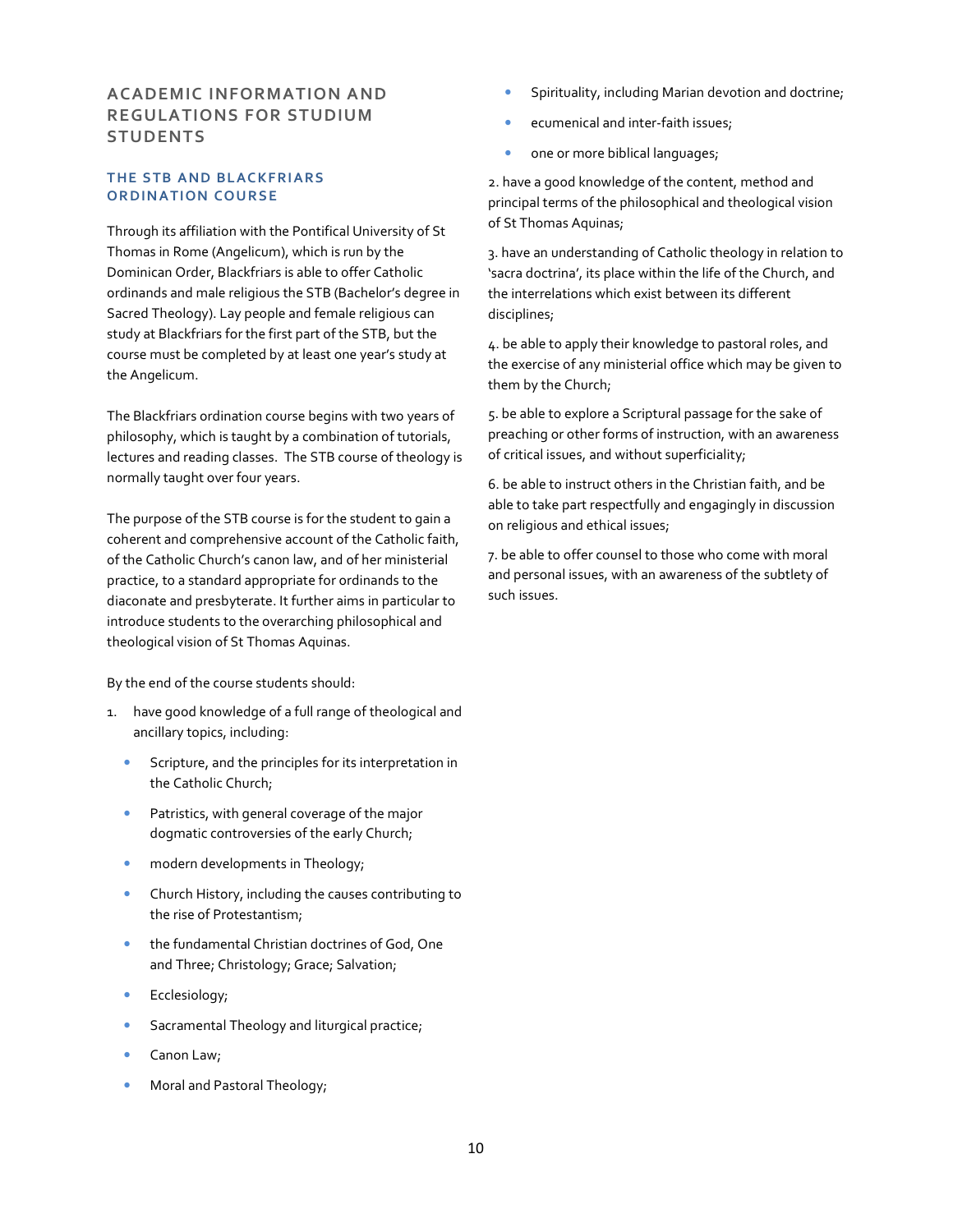#### **LECTURES AND CLASSES**

Studium lectures are a key element in teaching each course and are therefore normally compulsory. Students can expect to have five or six hours of lectures and up to three hours of language classes each week. Lectures do not normally require prior preparation, but each lecture course has a comprehensive bibliography provided by the lector. It is expected that either during the course, or soon after its completion, students will have familiarized themselves with key texts from the bibliography. Students must arrive in good time for the start of lectures and classes, which begin promptly at five minutes past the hour.

#### **ORAL EXAMINATIONS**

All ordinands are examined by a short oral examination of no more than ten minutes on each lecture course for which they are registered in the Studium, but for which they are not receiving tutorials, or sitting a written exam. In most cases the lector will identify no more than three specific topics from within the course which may feature in the oral. Most oral examinations take place on the Tuesday or Wednesday of week 9. Please note that to score a top mark candidates may be expected to show some evidence of reading from the list accompanying the lecture course.

#### **PERMISSION FOR ABSENCE FROM LECTURES AND CLASSES**

Students who have compulsory lectures and classes must not absent themselves from a lecture or class without first obtaining permission from the Director of Studium Studies. They should then notify the lector concerned.

#### **RE AD I N G C L AS S ES**

A reading class will require the student to prepare beforehand by reading one or more texts specified by the lector. In some cases, the lector may ask a student to prepare answers to specific questions based upon what he or she has read. This preparation may take around one hour. Reading classes are normally assessed by a short oral examination of no more than ten minutes (see above).

#### LANGUAGE CLASSES

Language classes are twice-weekly for beginners, and once-weekly for intermediate and advanced readers. Each class may require around one-hour's preparation time. Language classes are normally assessed at the end of each term by a one-hour written examination containing sentences or passages for translation.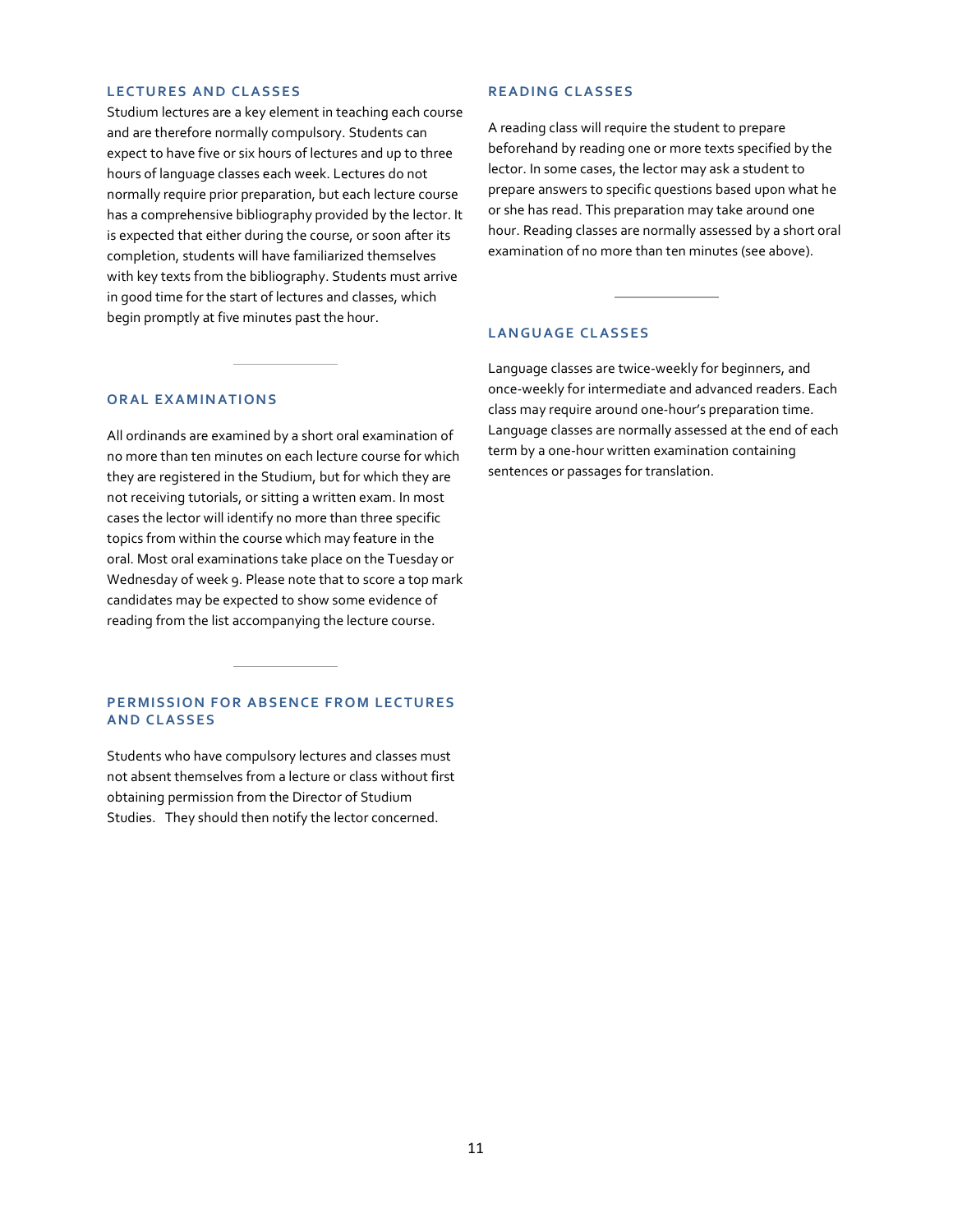### **TUTORIALS - SOME GENERAL INFORMATION**

Of the different courses taken each term, two will normally be taught by a set of four tutorials (three in philosophy), supplemented by lectures. The Tutorial System centres around a weekly meeting with a tutor, for which a student is expected to spend a considerable amount of time preparing in the previous week by reading material suggested or set by the tutor or supervisor. However, it is recognized that a Studium student with lectures and language classes will not have the same amount of time to read for the tutorial as an Oxford University undergraduate. It is therefore estimated that Studium students should normally spend around 18 hours in reading for and writing a tutorial essay. The STB aims at a comprehensive overview of Catholic Theology and its ministerial implications rather than the specialist study undertaken for the Pontifical Licence (STLic). Students will normally be expected to write an essay for each tutorial to be read aloud at the start of the hour, followed by a discussion of what has been written, along with other aspects of the topic.

It is a student's responsibility to make contact with a tutor at the start of term in order to arrange a first meeting. This should normally be done by Tuesday of o<sup>th</sup> week at the latest. The Academic Registrar should be informed if students experience difficulty in contacting tutors. Letters, messages and essays for Dominicans resident in the Priory may be left on the table in the front hall.

Students are not normally allowed or expected to schedule more than one tutorial in each week. If it proves difficult to schedule tutorials with more than one tutor so that they occur weekly, students should consult the Director of Studium Studies.

#### **TUTORIAL ESSAYS**

The tutor can advise on the appropriate length for an essay. This is normally between 2000 and 4000 words.

A tutor may also ask a student to submit an essay up to 24 hours ahead of the tutorial. Though students are expected to show evidence of their reading, they must always present their own argument in their own words. Any quotation or passage from another author must be clearly indicated by quotation marks and referenced in the footnotes at the bottom of the page.

#### **TEACHING ARRANGEMENTS AND CHANGES TO COURSES**

To ensure that the Studium engages the best available tutors, teaching may be organized up to a year in advance. This means that it is sometimes impossible to make lastminute changes. It is vital that, at the end-of-term meeting with the Director of Studium Studies, students discuss their progress and any changes desired. It is not normally possible to change tutorial topics or tutors at the beginning of the term in which they are due to take place.

#### WORK-RELATED PROBLEMS

A student who for any reason is unhappy with how a tutor is teaching him or her, or who has any complaint concerning a tutor's conduct, or any other work-related problem, should refer the matter to the Director of Studium Studies at the earliest opportunity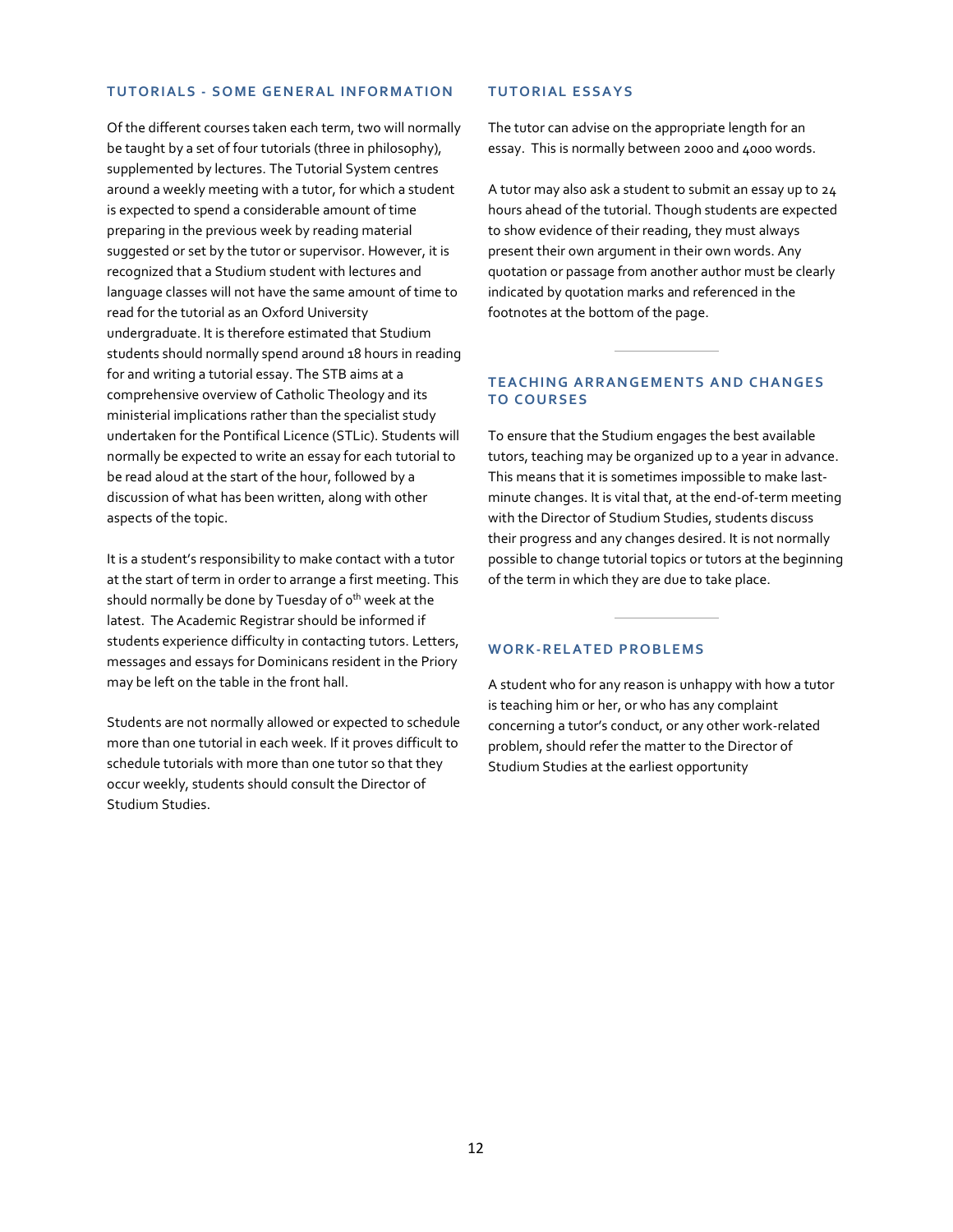#### **FAILURE TO WORK**

Blackfriars assumes that all students will work with reasonable industry and success on the course for which they have been accepted. Failure to produce satisfactory work or to attend arranged tutorials without good reason may result in the student being disciplined on academic grounds.

#### **SUSPENSION OF STUDIES**

Students who have formally suspended their studies voluntarily with the permission of the Regent and Moderators will not ordinarily be permitted the use of Blackfriars facilities, including but not confined to the library, the JCR, and the computer room.

# **STUDIUM MARK SCHEME**

Studium courses, including STB courses, are marked out of 100 according to the scheme specified below. 40 is a bare pass mark, without which the student cannot gain the credits for the course in question.

Since the STB is validated by a Roman University, tutors and examiners are encouraged to use the whole range of marks, even above 90%, as the whole range is used in Rome. However, since Blackfriars is located in Oxford, we should like also to recognize the distinctions made in the British higher education system. Details are available here:

# https://www.bfriars.ox.ac.uk/studentarea/blackfriars-studium-student-information/markscheme/.

Credits are awarded according to the study time involved, so that a 1-term lecture course assessed by a viva-voce exam gains 2 credits; a 1-term participatory class or seminar might gain more credits; a course of 8 lectures/classes and 4 tutorials gains 10 credits. The final written exam for the STB gains 40 credits to reflect academic improvement and the ability to synthesise one's studies.

The minimum number of credits required for the STB is 280, but most students gain more, especially if they study languages. Language study gains credits towards the STB and may raise a student's GPA score, but will not lower it.

#### **T R AN S C R IP T S**

At the end of the STB course, Blackfriars submits a consolidated transcript to the Angelicum, which then awards a degree certificate. Studium students can also request a transcript of their studies from the Academic Registrar.

#### **C OLL ECT ION S**

Students should expect an interview at the end of each term (known as a collection) to discuss their academic progress with the Director of Studium Studies. The Regent may interview all students during Hilary Term. Failure to attend a collection without obtaining prior permission from the Director of Studium Studies or the Regent is a discourtesy and a disciplinary offence which may result in the imposition of a fine. It is a student's responsibility to check the Studium noticeboards and emails by which they will be notified of collections.

# **EXAMINATIONS AND PROVISION FOR STUDENTS WITH DISABILITIES OR ILLNESS**

Blackfriars Studium is committed to making fair provision for students with disabilities or who are ill during their course. To ensure that this commitment is carried out effectively, a student with any disability or illness that may adversely affect his or her ability to submit work for assessment or sit an examination under normal conditions, should notify the Director of Studium Studies well in advance. Dyslexic students will need to have an appropriate recent assessment.

#### **ACADEMIC DISCIPLINE**

Matters of academic discipline are governed by the regulations set out here:

https://www.bfriars.ox.ac.uk/policies/regulationsgoverning-discipline/.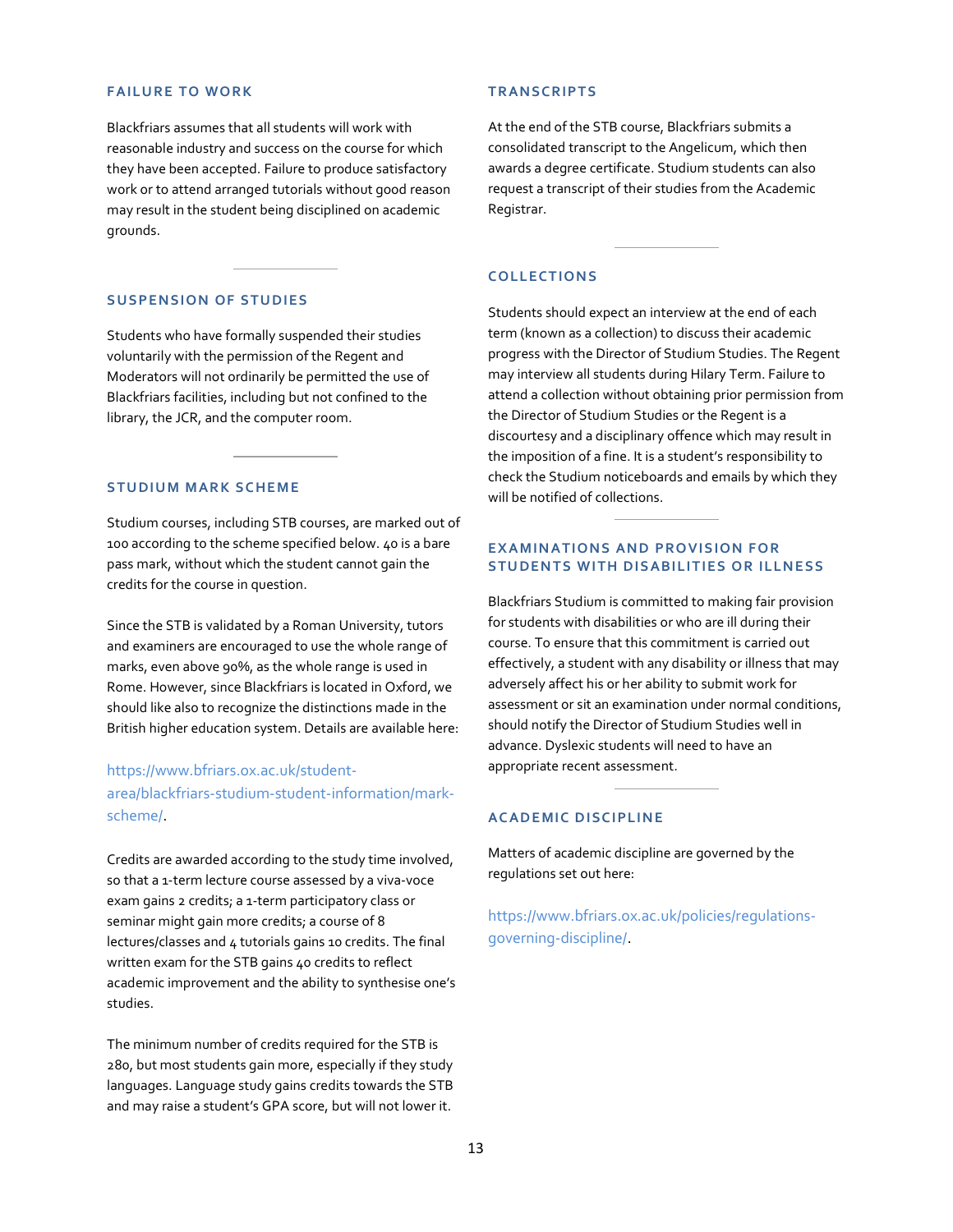# **FINANCIAL INFORMATION AND REGULATIONS**

# **S TU DIU M IN V OIC ES**

Sums due to Blackfriars by members of the Studium for academic fees and other charges are recorded on invoices which are issued some weeks before the beginning of the academic year. Members will be notified by post of any outstanding bills at the end of their studies in Oxford. Overseas students must settle their account by the date stipulated by the Bursary.

All bills must be paid by the Friday of  $1<sup>st</sup>$  Week of Michaelmas Term. If for any reason a student is unable to pay by the due date, he or she must consult the Bursary immediately. Any person who fails to pay bills by the Friday of 1<sup>st</sup> Week will be charged at the prevailing rate in Blackfriars Hall, unless he or she has given advance notice to the Bursary and obtained agreement to late payment.

Payment of bills does not actually take place until funds authorized by a cleared cheque or payment order are received in the Studium's bank account. Particularly when an overseas bank is involved, money can take several days or even weeks to arrive.

Where special circumstances warrant, the Bursary may agree to a bill payment schedule other than the standard termly one. Application for this must be made in advance of the due date of the invoice.

Unless all invoices have been paid from previous years a student may not resume studies.

# **CERTIFICATE FEES**

Students who complete the STB will be issued with a certificate by the Angelicum. A charge may be made for additional copies.

# **AC C O M MOD AT ION**

Any student living in Blackfriars accommodation will be required to sign a licence agreement with Blackfriars in which costs and responsibilities are detailed. The terms of the licence agreement are considered to be part of these regulations, and breaches of the licence can lead to disciplinary action as described in this handbook.

# **OTHER CHARGES**

Other miscellaneous items, such as JCR levies, may also be billed.